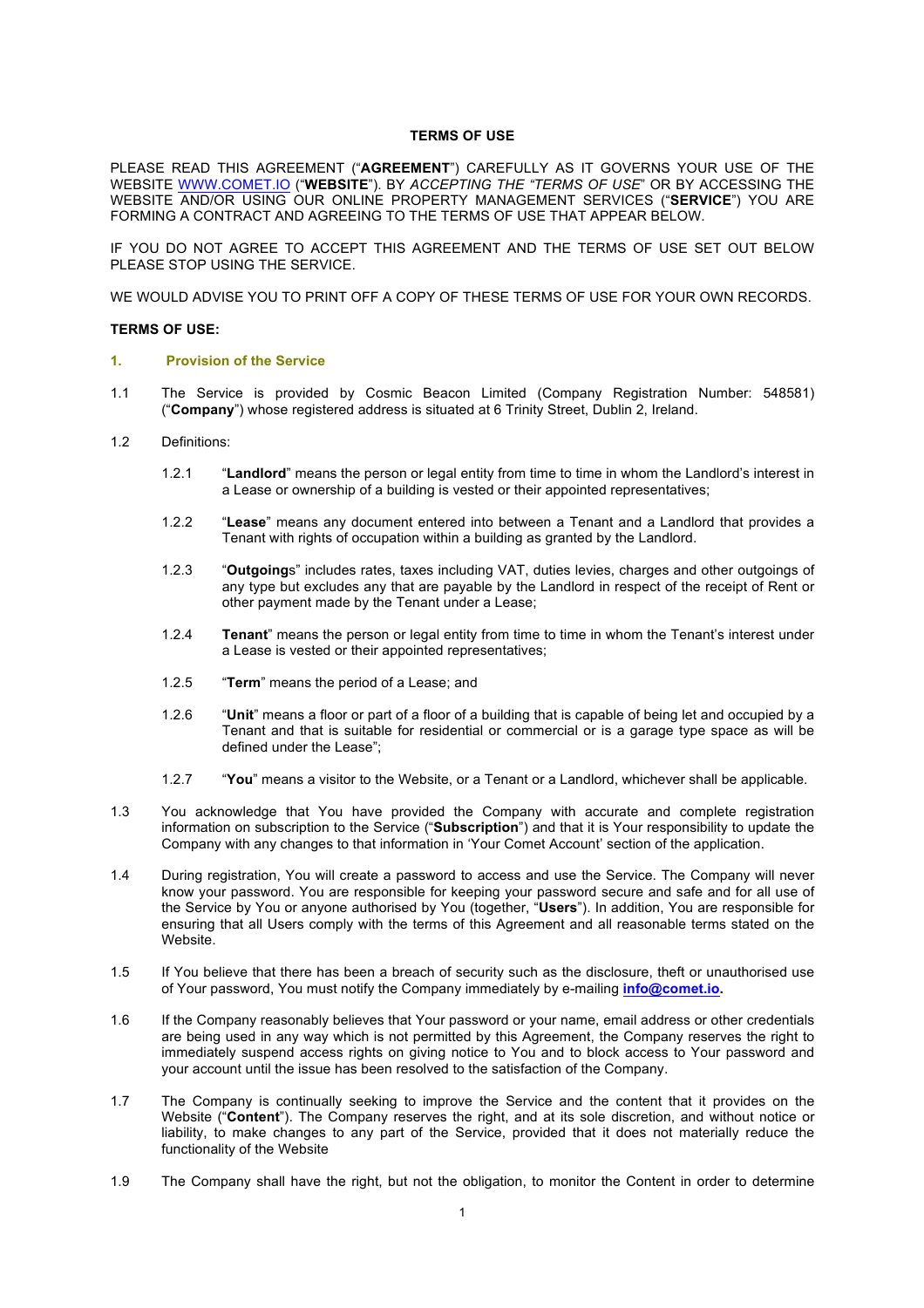compliance with this Agreement and to remove and/or, refuse to post any material submitted to or posted on the Website.

- 1.10 The Company reserves the right to add, amend or vary the terms of this Agreement by publishing notice of such changes on the Website and the continued use of the Service will signify Your acceptance of such changes.
- 1.11 In the event of any conflict between any terms on the Website and the terms of this Agreement, this Agreement shall take priority. In the event of any conflict between what the English language version of this Agreement states and what any translation this Agreement states then the English version shall take priority.
- 1.12 You are entitled to post Your Content (as defined under clause 5.5. below) in relation to 3 Units only and without charge. To post Your content in relation to further Units, You will incur a charge at the rates and intervals set out under the Website and/or as negotiated with the Company.
- 1.13 Please note that the Company does not accept monies on behalf of any party relating to the leasing arrangement of any Unit, whether that be via a deposit, rent or Outgoings, and therefore such transactions must be conducted between the Landlord and the Tenant direct or through their respective agents.
- 1.14 In the event a Landlord "publishes" a Unit and a Tenant "accepts" that Unit in terms of showing an interest in renting that Unit, this does not mean that a legally binding agreement has been entered at that point, as the advertising of all Units on the Website are merely an invitation to treat (and therefore rent prices may be altered at any time by the Landlord in the event of a mistake etc) in order to enable the parties to move into negotiations which may or may not lead to them entering into a legally binding Lease or other such later arrangement on the specific (and normally written) agreement of the Landlord and the Tenant.

# **2. Licence and limited rights to use Content**

- 2.1 The Company grants you a non-exclusive, non-transferable, non-assignable, revocable licence to use the Content subject to the terms and conditions of this Agreement.
- 2.2 The Content and all copyright, database rights, trade and service marks or names, patents, design rights and all other intellectual property rights, in each case whether registered or not, in the Content, the Service and the Website ("**Intellectual Property**") belong to the Company or its licensors.
- 2.3 You may not (without the prior written consent of the Company):
	- 2.3.1 redistribute any of the Content or any of the other Intellectual Property (including by using it as part of any library, archive or similar service);
	- 2.3.2 use the Service on behalf of any other person or allow access to the Service to any other person using Your password;
	- 2.3.3 create a database in electronic or structured manual form by systematically downloading and storing all or any of the Content or other Intellectual Property;
	- 2.3.4 except as expressly set out above, modify, reproduce or in any way commercially exploit any of the Content;
	- 2.3.5 attempt to download any part of the Website or Service, including any underlying software which You are not expressly entitled to access under this Agreement, nor attempt to reverse engineer, alter or edit any such item, nor to store it other than as necessary in the normal use of the Service; or
	- 2.3.6 use any of the Intellectual Property for any purpose not expressly or impliedly permitted by this Agreement.

#### **4. Support**

4.1 If You have support issues while using the Website, You may email the Company at support@comet.io at any time and the Company shall use its reasonable endeavors to respond back to You within Working Hours (as defined below).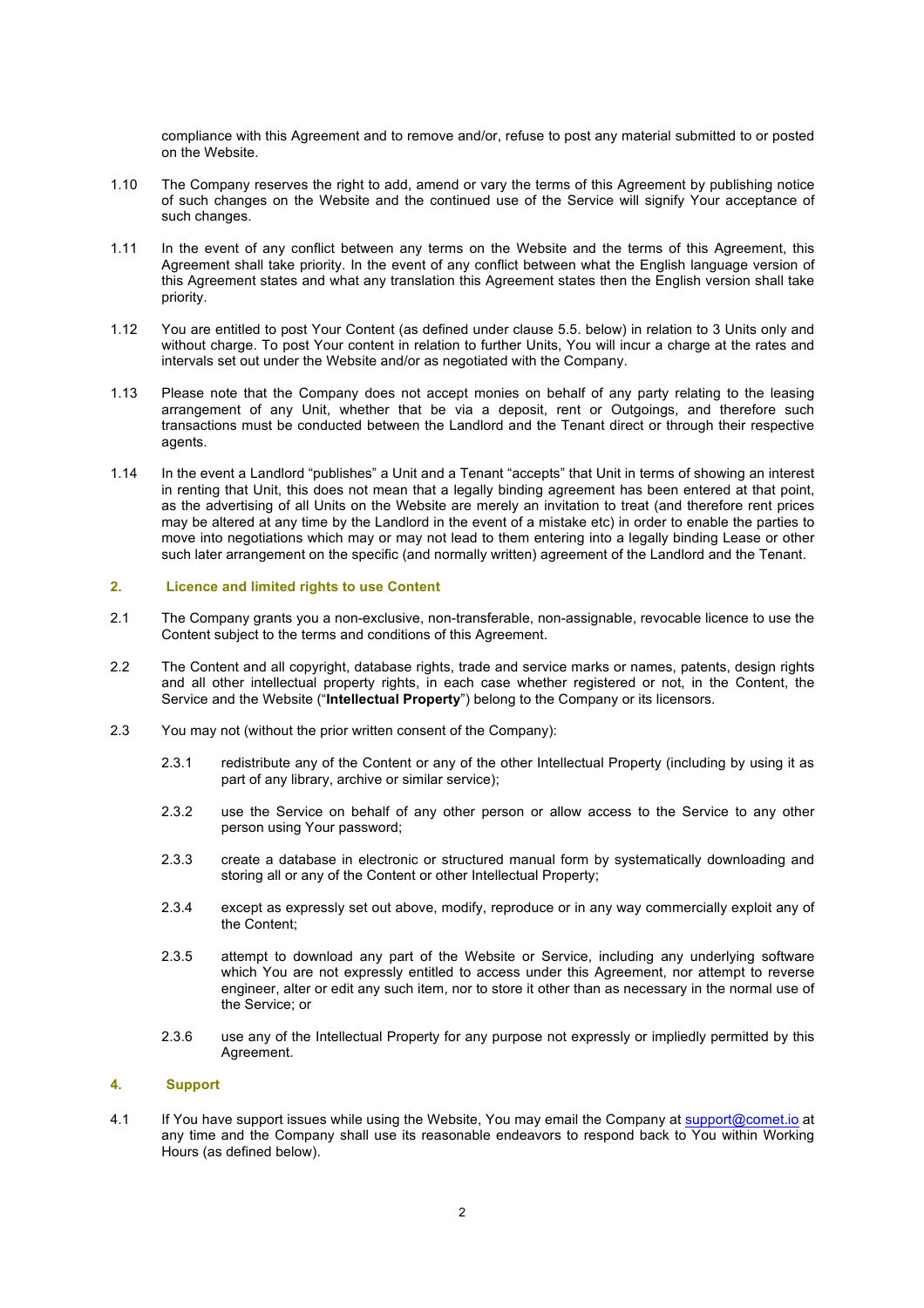- 4.2 The Company shall use its reasonable endeavors to investigate urgent problems on the same day as notification of the problem, and investigate non-urgent problems within 24 working hours of notification of the problem. "Working Hours" are 9am to 5pm GMT, Monday to Friday excluding public holidays.
- 4.3 In no event will the Company be required to correct a problem reported and the Company reserves the right to abandon attempts to fix a problem where the costs are likely to be excessive or the general benefits to You (in our sole and reasonable opinion) are likely to be negligible.

# **5. Warranties, Data Protection, Direct Marketing and Indemnity**

- 5.1 The Company warrants that it will use all reasonable skill and care in making the Service available to You and in ensuring its availability during Your Subscription but it does not offer any guarantee that you will find a suitable Tenant or that as a Tenant, you will find a suitable Unit to rent. As per clause 6.1 below, the Company is a facilitator of Your Content only and introduces Tenants to Landlords and thereafter it is Your responsibility as either Tenant or a Landlord to deal with the transaction in a businesslike manner taking appropriate professional legal and other professional advice as appropriate.
- 5.2 Notwithstanding clause 5.1 above, there may be times when the Service is temporarily unavailable due to (inter alia) routine or emergency maintenance, upgrades, uploads of new material or Software improvements ("**Downtime**") as well as problems with the internet. The Company shall use its reasonable endeavors to minimise Downtime and any disruption to the Service wherever possible.
- 5.3 The Company makes no warranty that the Website is free from viruses or anything else that has contaminating and/or destructive properties.
- 5.4 All other express or implied warranties and any representations are excluded from this Agreement to the extent that they may be fully excluded as a matter of applicable law.
- 5.5 You warrant and represent that You are the owner or licensee of any content that You upload, record or otherwise transmit through the Services, including but not limited to photographs, plans, drawings, maps etc as applicable (collectively, "**Your Content**"). You warrant and represent that You shall not publish, post, upload, record or otherwise transmit Your Content that: (i) infringes any third party's copyright, patent, trademark, trade secret or other proprietary rights or rights of publicity or privacy; (ii) violates any law or statute, (iii) is defamatory, unlawfully threatening or unlawfully harassing; (iv) is profane, indecent, obscene, harmful to minors or pornographic; (v) contains any viruses or other computer programming routines that are intended to damage, detrimentally interfere with, surreptitiously intercept or expropriate any system, data or personal information or property of another; or (vi) is materially false, misleading or inaccurate, for example, in describing the size, location, condition etc of a Unit.
- 5.6 You further warrant and represent that You will comply with all local and international rules, laws and regulations in connection with Your use of the Service. We would add that a Landlord has specific duties in some countries to comply with strict gas and electricity and fire regulations and we would strongly urge all Landlords to ensure that they are compliant with such laws and regulations and to ensure that they use certified tradespersons to install and maintain the same. Again, the Company is not responsible in any way in respect of the same and that is entirely the responsibility of the Landlord and/or its authorised agents. There are also laws in relation to tenancy arrangements and we would strongly advise Landlords to ensure that they are compliant with the same and to use a lawyer or other professional person to draft the Lease to ensure, a) legal compliance, and, b) not inadvertently give rights of residency to a Tenant that were not originally intended.
- 5.6 We respect your right to privacy where personal information is submitted it will be used for the stated purpose and any reasonable incidental purposes such as marketing, administration and statistical purposes only. You agree to the use, storage and processing of such information for these purposes.
- 5.7 If the Company is required by a lawful authority to assist them with their inquiry or investigation then the Company will provide that lawful authority with the information that it may lawfully require. By Your acceptance of this Agreement, for the purposes of the Data Protection Act 1988 and 2003 You agree Your use of Your personal information for this purpose.
- 5.8 You agree to fully indemnify the Company against all claims, liabilities, costs and expenses (including but not limited to all legal fees) arising out of or related to any breach of this Agreement or Your use of the Service.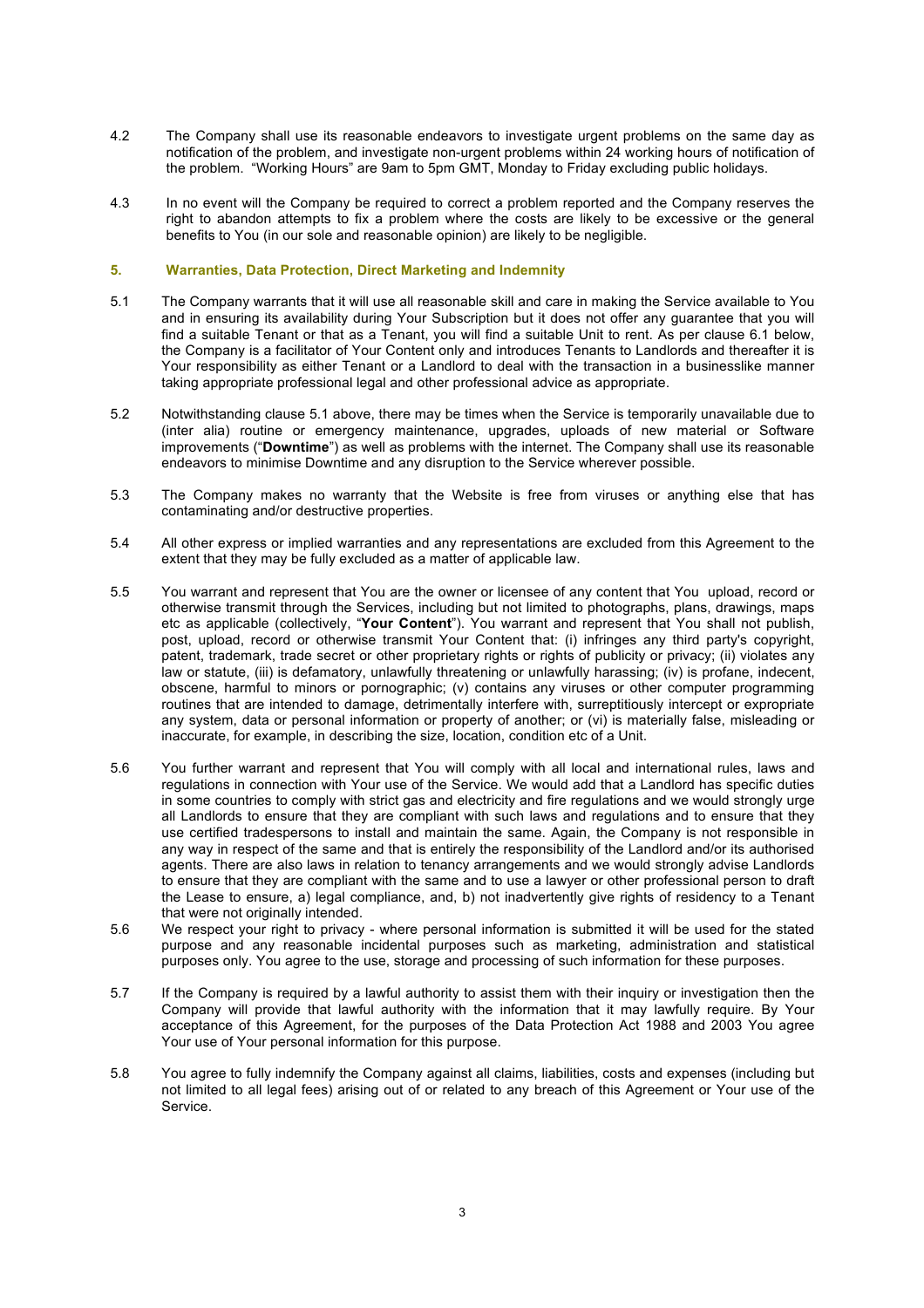## **6. Limitation of liability**

- 6.1 The Company is a facilitator of the Content only and is never involved in the actual transaction between the Tenant and the Landlord and as such has no control over the Units, the description of the same, rent collected or in relation to any Outgoings, repair and/or maintenance – these are matters that are strictly within the control of the Landlord and the Tenant or their respective representatives.
- 6.2 The Company makes no representations about the accuracy of any Unit descriptions posted on the Website by the Landlord or, that if a Tenant enters into a Lease that the Tenants can or will pay their rent or that the property transaction will be satisfactorily completed, and therefore You fully agree that the use of the Website is entirely at Your own risk.
- 6.3 As a user of the Website, it is entirely Your responsibility to establish the accuracy of any description of a Unit or the authenticity of a Landlord or a Tenant and their ability to pay any rent that may be charged by the Landlord to the Tenant or to provide the Unit as described. We would always advise that Tenants and Landlords should always advice of professionals as appropriate in putting forward an appropriate and legally binding Lease for signature by the Tenant and the Landlord. We would also advise that Tenants and Landlords fully perform additional due diligence and before entering into a Lease such as the taking of third party references, payment of rent arrangements, undertaking company searches or credit references on individuals, arrangement for the payment of Outgoings etc in relation to the renting out of a Unit.
- 6.4 You agree that Your exclusive remedy against the Company shall be limited to a refund of an amount equivalent to the fees paid by you in respect of the Services provided in the previous 12 months.
- 6.3 The Company shall not be liable in any case whether in contract, tort (including negligence) or otherwise, for:
	- 6.3.1 any indirect, consequential or special loss or damage whatsoever;<br>6.3.2 any loss of profit, loss of anticipated savings, loss of business, los
	- any loss of profit, loss of anticipated savings, loss of business, loss of goodwill, loss of data or other such financial or business loss or damage; or
	- 6.3.3 any other loss or damage in an amount exceeding the fees paid by You preceding the date on which such liability arose.
- 6.3 The Company's liability will not be limited in the case of death or personal injury caused by the Company's negligence.

## **7. Confidentiality**

Each party agrees not to disclose to any other person, or use other than for the performance of this Agreement any confidential information of the other party. This clause shall not apply to the extent that the other party's confidential information is in the public domain or is required to be disclosed by law or a competent authority.

#### **8. Notices**

All notices shall be given to the Company via e-mail at info@comet.io or by post to the Company's address as set out in clause 1.1 of this Agreement, or to You at either the e-mail or postal address You provide in Your registration information.

# **9. Dispute Resolution**

Should there be any dispute arising out of this Agreement the parties shall use every effort to agree it informally, however, if that fails to resolve the matter then on the written request of any party it can be referred to an independent mediator, the identity of whom shall be agreed between the parties. In the event the mediator cannot be agreed by the parties within 14 days of one party's written request to appoint a mediator, the Dublin office of the International Centre for Dispute ("**ICDR**") Resolution shall appoint a single independent mediator in accordance with the rules of the ICDR. The costs of the mediation shall be shared equally and the place of conduct of the mediation shall be Dublin, Ireland. In the event that within a period of 30 days of the appointment of a mediator, the mediator is unable to resolve the dispute, the parties may submit the matter to the exclusive jurisdiction of the Irish Courts.

#### **10. Termination**